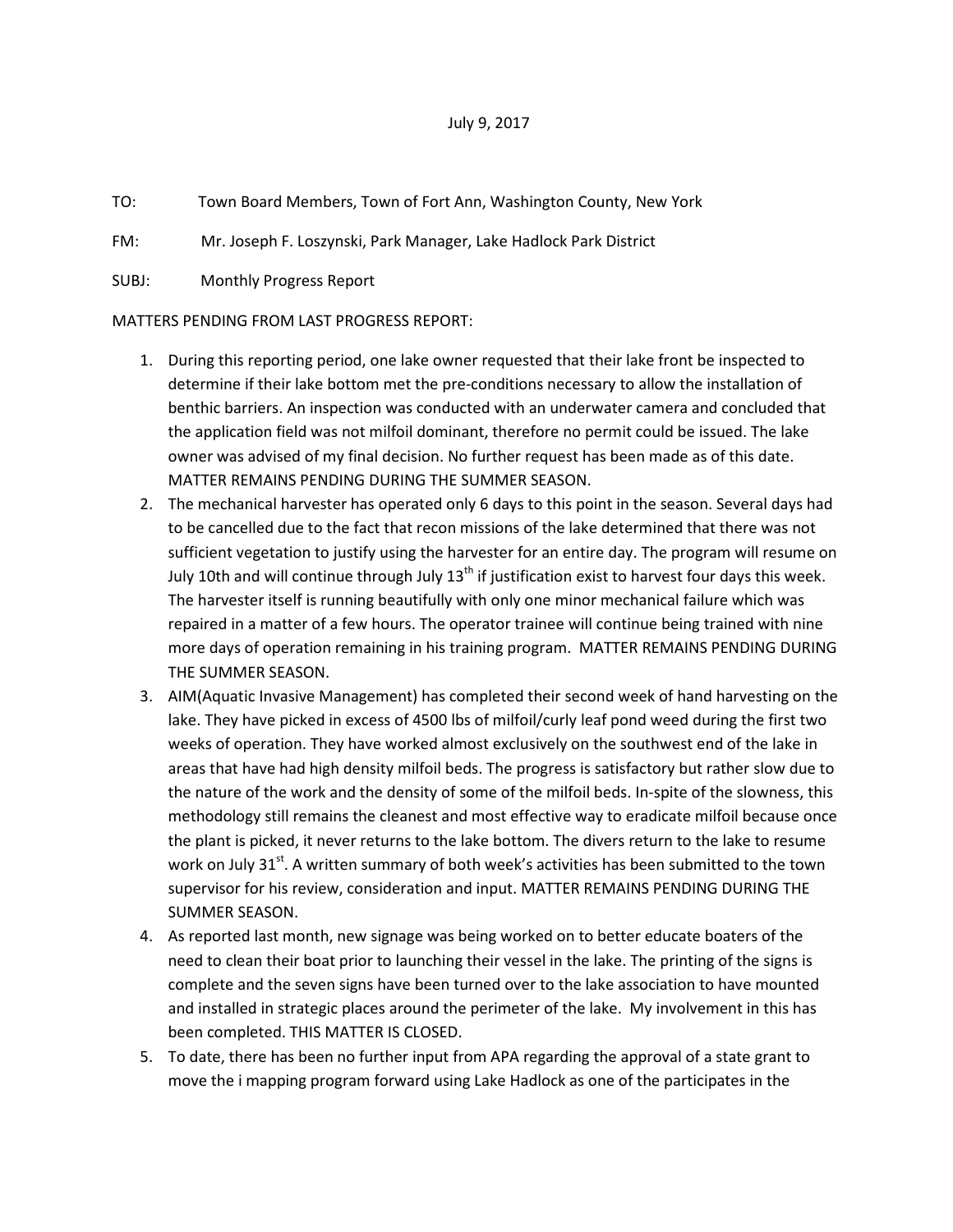program. It is uncertain at this point if this program will be launched this year due to the lake of funds to finance this initiative. MATTER IS PENDING.

- 6. Two lake owners have agreed to participate on the verification team to check the work performed by the hand harvesting divers. Protocols are currently being worked on and it is hoped that this effort will be launched in a couple of weeks. MATTER IS PENDING.
- 7. At the last lake association directors meeting, an appeal was made to the group to assist in recruiting volunteers to help with formulating a shoreline/watershed management group. As of today's date no one has come forward and announced their willingness to assist with this initiative. To do this work and do it correctly and consistent with best practices as it concerns the use of the shoreline, it is comprehensive and labor intensive. With the recent observations of illegal and unauthorized development of several lake fronts that are now under investigation by the APA and DEC, it is paramount that some measures are put in place to stop this altering of the natural shoreline and deter lake owners from engaging in this activity. Due to the uncertainty and urgency to get something in place to stop this sort of behavior, I have submitted a proposal to the town supervisor to adopt a town resolution that requires that all future development of the lake front will first require the submission of a jurisdictional inquiry to the APA before a building permit is issued to proceed with any lake front construction. This measure would definitely help with preventing the destruction of the shoreline and ensuring that any activities involving the lakefront do nothing to adversely affect the work that is currently being done to control and eradicate invasive species and minimize the nutrient loading of the lake. MATTER REMAINS PENDING.

## NEW BUSINESS FROM THE LAST REPORTING PERIOD:

- 1. I attended a plant identification seminar at the Darrin Freshwater Institute in Bolton Landing, along with one representative from the lake association. The day long curriculum was excellent and built on our expertise with identifying invasive plants, taking appropriate action if a new invasive is identified and learning how to strategically map a lake of areas where invasive plants have been found from one year to the next. It was evident from the number of participants, that the importance of controlling the spread of invasive plants from one lake to the next must be stopped and identified quickly if this was to occur. A strike force has been put in place to deal with new discoveries of invasive plants which should assist lakes that have no resources to conduct the cleanup operations that is necessary when this occurs. CLOSED.
- 2. The lake association held their annual membership meeting on July  $1<sup>st</sup>$  and the attendance was good and the participation was even greater. Both myself and Town Supervisor Moore were presenters, advising attendees of the cost associated with a project like Hadlock's and what it would mean in the future in the way of tax increases if the level of service remains consistent with this year's effort. Numerous thanks and accolades was given to the project team that is in charge of keeping the lake suitable for recreational use and working toward a goal that will eventually have a huge impact on the overall condition of the lake and its ecology. I am pleased to announce that three professionals in the audience did agree to join